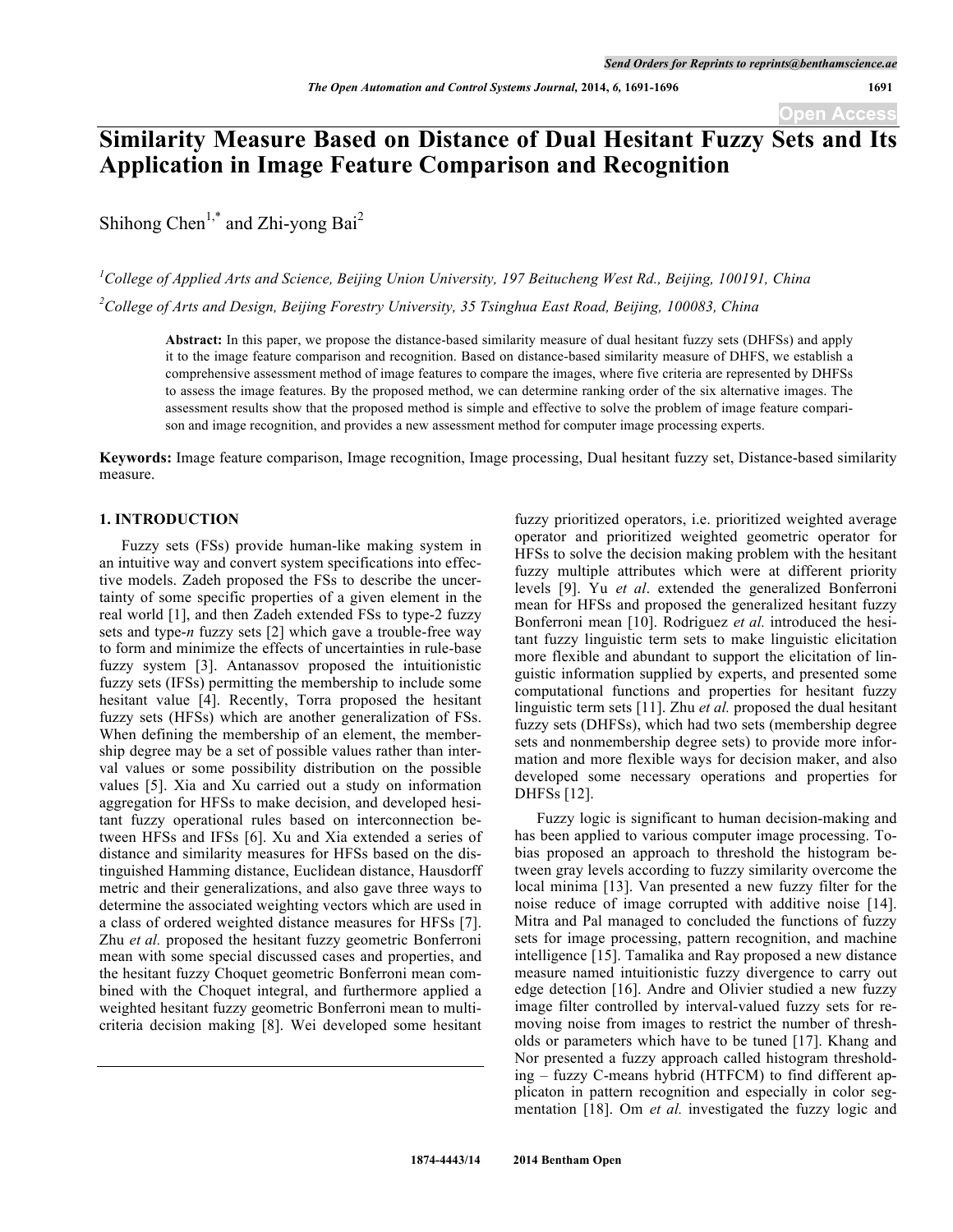used the fuzzy derivative and bacterial foraging algorithm to propose a new edge detection measure to deal with the noisy image [19]. Dillip and Ashutosh presented an improved membership function was used to fuzzify the image matrix, and then the fuzzy sets logic and mathematical morphological operations to enhance the contrast of images [20]. Unfortunately, there have been few papers of FSs focusing on the comprehensive assessment of image features and recognition. In this paper, we introduce a distance-based similarity measure of DHFSs and propose an comprehensive assessment method of image comparison based on the distancebased similarity measure, where five criteria are represented by DHFSs to assess the similarty to determine the ranking order for six alternative images.

The remaining of this paper is organized as follows. In the next section, we briefly introduce fuzzy sets, hesitant fuzzy sets, dual hesitant fuzzy sets and distance-based similarity measure for hesitant fuzzy sets. Section 3 proposes an improved distance-based similarity measure of dual hesitant fuzzy sets. Section 4 solves dual hesitant fuzzy decisionmaking problems by an example to illustrate the effectiveness of the proposed measure. The paper is concluded and present more future work in Section 5.

## **2. PRELIMINARIES**

In this section, we review the fuzzy set, hesitant fuzzy sets, dual hesitant fuzzy sets and distance-based similarity measure, which will be needed in the analysis of the following sections.

## **2.1. Fussy Sets**

The definition of a fuzzy set from Zadeh's definition is:

**Definition 1.** Zadeh (1965) defined a fuzzy set *A* in the universe of discourse *X* as follows:

$$
A = \{ \langle x, \mu_A(x) \rangle \mid x \in X \}
$$
\n<sup>(1)</sup>

which is characterized by membership function  $\mu_A(x)$ :  $X \rightarrow$ [0, 1], where  $\mu_A(x)$  indicates the membership degree of the element *x* to the set *A*.

## **2.2. Hesitant Fuzzy Sets**

A hesitant fuzzy set is defined in terms of the union of the union of the memberships of a set of fuzzy sets. This definition allows us to represent the output of the hesitation fuzzy set with fuzzy rules based system.

**Definition 2.** Let  $M = {\mu_1, \ldots, \mu_N}$  be a set of *N* membership functions. Then, the hesitant fuzzy set associated with  $M$ , that is  $h_M$ , is defined as follows:

$$
h_M(x) = \bigcup_{u \in M} \{u(x)\},\tag{2}
$$

The lower and upper bound of an assumptive hesitant fuzzy set h are:

Lower bound:  $h(x) = \min h(x)$  and

Upper bound:  $h^+(x) = \max h(x)$ .

Obviously, an intuitionistic fuzzy set can be defined by the pair of functions  $h^{\dagger}$  and  $1-h^{\dagger}$ .

The basic operations of hesitant fuzzy sets are described as follows, and first of all there is the complement of hesitant fuzzy sets.

**Definition 3.** Let *h* be the membership function of a hesitant fuzzy set, and then its complement is defined as follows:

$$
h^{c}(x) = \bigcup_{\gamma \in h(x)} \left\{ 1 - \gamma \right\},\tag{3}
$$

And the complement is involutive, i.e.,

 $(h<sup>c</sup>)<sup>c</sup> = h$ ,

Which means  $1 - (1 - \gamma) = \gamma$  for all  $\gamma \in h(x)$ .

Before defining the union and intersection of hesitant fuzzy sets, the  $\alpha$ -upper and  $\alpha$ -lower bounds.

 $\alpha$ -upper bound:  $h^+_{\alpha}(x) = \{h \in h(x) \mid h \ge \alpha\}$  and

 $\alpha$ -lower bound:  $h_{\alpha}^{-}(x) = \{h \in h(x) | h \leq \alpha\}$ .

**Definition 4.** Let  $h_1$ ,  $h_2$  be the membership functions of two hesitant fuzzy sets respectively, and then their union represented by as

$$
(h_1 \cup h_2)(x) = \{ h \in (h_1(x) \cup h_2(x)) \mid h \ge \max(h_1^-, h_2^-) \}
$$
\n<sup>(4)</sup>

or equivalently,

$$
(h_1 \cup h_2)(x) = (h_1(x) \cup h_2(x))_{\alpha}^{+} \text{ for } \alpha = \max(h_1^-, h_2^-))
$$
\n(5)

**Definition 5.** Let  $h_1$ ,  $h_2$  be the membership functions of two hesitant fuzzy sets respectively, and then their intersection represented by  $h_1 \cap h_2$  as

$$
h_1 \cap h_2(x) = \{ h \in (h_1(x) \cup h_2(x)) \mid h \le \min(h_1^+, h_2^+) \} \tag{6}
$$

or, equivalently,

$$
h_1 \cap h_2(x) = (h_1(x) \cap h_2(x))_{\alpha}^{T} \text{ for } \alpha = \min(h_1^+, h_2^+) \tag{7}
$$

#### **2.3. Dual Hesitant Fuzzy sets**

Dual hesitant fuzzy sets provide more information including two functions with the set of membership values and the set of nonmembership values to make decision. The definition is as follow.

**Definition 6.** Let *X* be an assumptive set, and then a dual hesitant fuzzy set *D* on *X* is defined as:

$$
D = \left\{ \langle x, h(x), g(x) \rangle x \in X \right\},\tag{8}
$$

In the above statement,  $h(x)$  and  $g(x)$  are two sets of some values in [0, 1], representing the possible membership degrees and monmembership degrees of the element  $x \in X$  to the set *D*. There are some conditions: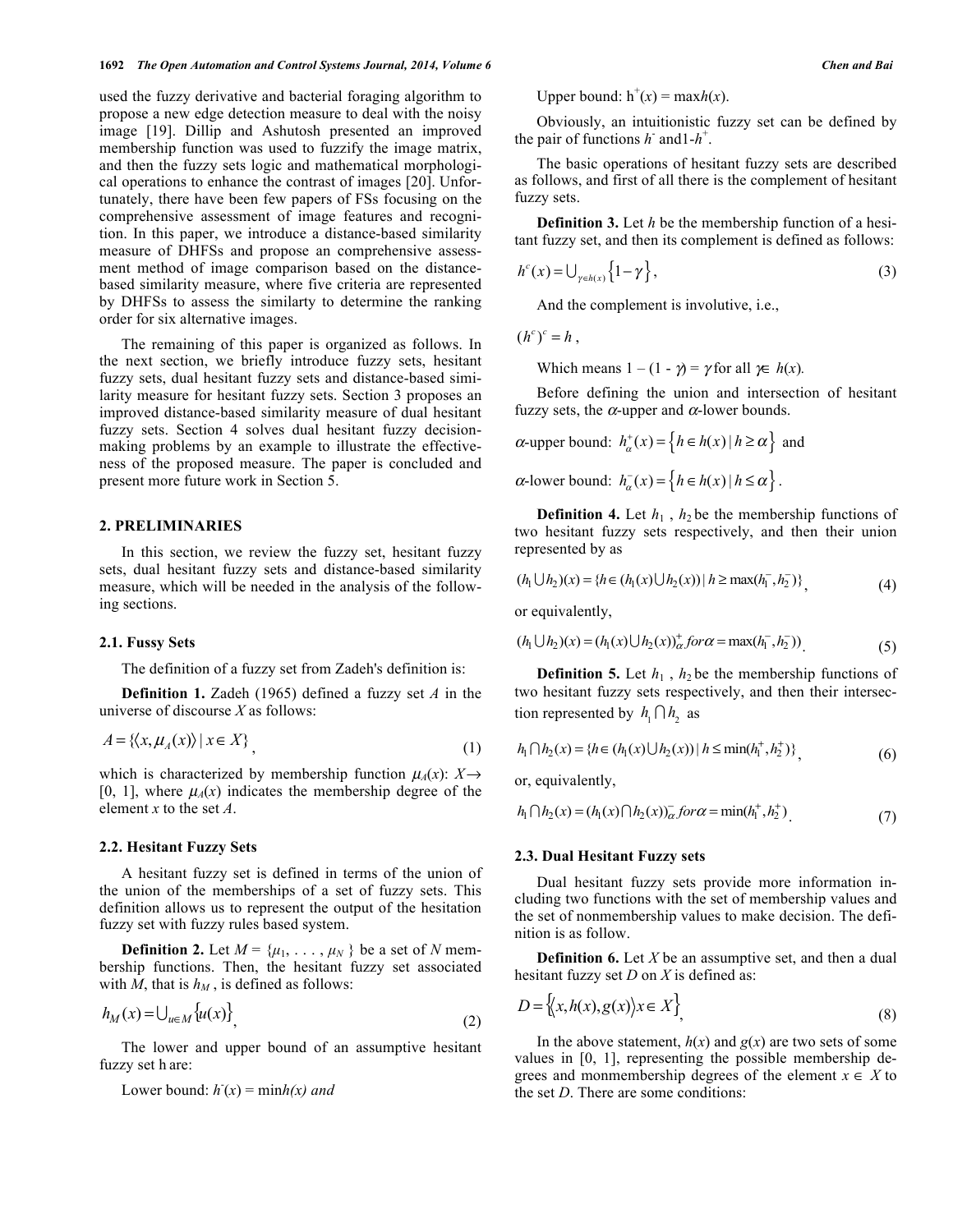$$
0 \le \gamma, \eta \le 1, 0 \le \gamma^+ + \eta^+ \le 1 \tag{9}
$$

where

$$
\gamma \in h(x), \eta \in g(x), \gamma^+ \in h^+(x) = \bigcup_{\gamma \in h(x)} \max \{ \gamma \},
$$

and

$$
\eta^+ \in g^+(x) = \bigcup_{\eta \in g(x)} \max \{\eta\}
$$

With these condition above, a dual hesitant fuzzy element is defined as a pair  $d(x) = (h(x), g(x))$  represented by  $d = (h,$ *g*). Based on the definition, some special dual hesitant fuzzy elements are given as follows:

- (1) Complete uncertainty:  $d = \{ \{0\}, \{1\} \};$
- (2) Complete certainty:  $d = \{\{1\}, \{0\}\};$
- (3) Complete ill-known (all is possible):  $d = [0, 1]$ ;
- (4) Nonsensical element:  $d = \phi (h = \phi, g = \phi)$ .

Some results in special case can be obtained depending on the previous knowledge on fuzzy sets system. If  $d \neq 0$ ,  $\gamma$ +  $\eta$  < 1, and *h* and *g* have only one value *y* and *n*, a dual hesitant fuzzy set is degraded to an intuitionistic fuzzy set. If  $d \neq$ 0,  $\gamma + \eta = 1$ , and *h* and *g* have only one value  $\gamma$  and  $\eta$  or *h* have one value and  $g = \phi$ , a dual hesitant fuzzy set is degraded to a fuzzy set. If  $h \neq \phi$ ,  $g = \phi$ , a dual hesitant fuzzy set is degraded to a hesitant fuzzy set.

In a typical dual hesitant fuzzy set, h and g is represented by two intervals as:

$$
h = [\gamma^-, \gamma^+] , g = [\eta^-, \eta^+]
$$
\n(10)

An intuitionistic fuzzy set can be transformed to a hesitant fuzzy set, so  $g(x)$  can be transformed to  $h^2 = [1 - \eta^+, 1 - \eta^+]$  $\eta$ ] denoting the membership degrees. The  $d(x)$  can be represented with a "nested interval" as follows:

$$
d = [[\gamma^-, \gamma^+], [1 - \eta^+, 1 - \eta^-]] \tag{11}
$$

In terms of fuzzy numbers or interval numbers, the common definition to represent a dual hesitant fuzzy set *d* is described as follows:

$$
\begin{array}{lll}\n\phi, & \text{if } g = \phi, h = \phi \\
\text{(r)}, & \text{if } g = \phi, h = \phi, \gamma = \gamma = \gamma, \\
\text{if } g = \phi, h = \phi, \gamma = \gamma = \gamma = 1 - \eta^{-} = 1 - \eta^{+} = 1 - \eta, \\
\text{(1- $\eta$ )} & \text{if } g \neq \phi, h = \phi, \eta^{-} = \eta^{-} = \eta, \\
\text{(1- $\eta$ )} & \text{if } g \neq \phi, h = \phi, \gamma = \gamma^{-} = \gamma, \\
\text{(1- $\eta^{-} + 1, - \eta^{-} + 1}, & \text{if } g \neq \phi, h = \phi, \eta^{-} = \eta^{+}, \\
\text{(r)} & \text{(r)} & \text{(r)} & \text{(r)} & \text{(r)} & \text{(r)} & \text{(r)} & \text{(r)} & \text{(r)} & \text{(r)} \\
\text{(r)} & \text{(r)} & \text{(r)} & \text{(r)} & \text{(r)} & \text{(r)} & \text{(r)} & \text{(r)} & \text{(r)} & \text{(r)} & \text{(r)} \\
\text{(r)} & \text{(r)} & \text{(r)} & \text{(r)} & \text{(r)} & \text{(r)} & \text{(r)} & \text{(r)} & \text{(r)} & \text{(r)} \\
\text{(r)} & \text{(r)} & \text{(r)} & \text{(r)} & \text{(r)} & \text{(r)} & \text{(r)} & \text{(r)} & \text{(r)} & \text{(r)} \\
\text{(r)} & \text{(r)} & \text{(r)} & \text{(r)} & \text{(r)} & \text{(r)} & \text{(r)} & \text{(r)} & \text{(r)} & \text{(r)} & \text{(r)} \\
\text{(r)} & \text{(r)} & \text{(r)} & \text{(r)} & \text{(r)} & \text{(r)} & \text{(r)} & \text{(r)} & \text{(r)} & \text{(r)} & \text{(r)} & \text{(r)} \\
\text$
$$

# **2.4. Distance and Similarity Measures for Hesitant Fuzzy Sets**

Distance and similarity measures are often used to the similarity for fuzzy sets in the various research fields including pattern recognition, machine learning and other decision making.

**Definition 7.** Let *A* and *B* be two fuzzy sets on  $X = \{x_1, x_2, \dots, x_n\}$  $x_2... x_n$ } and  $\mu_A(x_i)$  and  $\mu_B(x_i)$  be the membership functions

### *Similarity Measure Based on Distance of Dual Hesitant Fuzzy Sets The Open Automation and Control Systems Journal, 2014, Volume 6* **1693**

of *A* and *B* respectively with the condition  $0 \leq \mu_A(x_i)$  and  $\mu_B(x_i) \leq 1$ , and  $x_i \in X$  and  $i = 1, 2, \ldots n$ . The commonly used distance measures for *A* and *B* are as follows:

$$
d_h(A, B) = \sum_{i=1}^n |\mu_A(x_i) - \mu_B(x_i)|;
$$
 (13)

$$
d_{nh}(A,B) = \frac{1}{n} \sum_{i=1}^{n} |\mu_A(x_i) - \mu_B(x_i)|
$$
 (14)

$$
d_e(A, B) = \left(\sum_{i=1}^n |\mu_A(x_i) - \mu_B(x_i)|^2\right)^{1/2};
$$
\n(15)

$$
d_{ne}(A,B) = \frac{1}{n} \left( \sum_{i=1}^{n} | \mu_A(x_i) - \mu_B(x_i) |^2 \right)^{1/2};
$$
 (16)

$$
d_{hd}(A, B) = \max | \mu_A(x_i) - \mu_B(x_i) |
$$
 (17)

In the aforementioned definition, Eq. (13) is The Hamming distance; Eq. (14) is the normalized Hamming distance; Eq. (15) is the Euclidean distance; Eq. (16) is the normalized Euclidean distance; and Eq. (17) is the Hausdorff metric.

# **3. SIMILARITY MEASURES BASED ON DISTANCE OF DUAL HESITANT FUZZY SETS**

With the definition of hesitant fuzzy sets and the normalized Hamming distance, the distance and similarity measures for hesitant fuzzy sets can be obtained.

**Definition 8.** Let *M* and *N* be two hesitant fuzzy sets on  $X = \{x_1, x_2, \ldots, x_n\}$ , and  $E = \{\langle x, h_E(x) \rangle | x \in X\}$  is called the hesitant fuzzy element. The generalized normalized distance for hesitant fuzzy sets is defined as follows:

$$
d_{\lambda}(M,N) = \left[ \frac{1}{n} \sum_{i=1}^{n} \left( \frac{1}{l_{x_i}} \sum_{j=1}^{l_{x_i}} \left| h_M^{\sigma(j)}(x_i) - h_N^{\sigma(j)}(x_i) \right|^{\lambda} \right) \right]^{1/\lambda},
$$
(18)

In which,  $l_{x_i}$  is the maximum between  $l(h_M(x_i))$  and  $l(h_N(x_i))$  for each  $x_i$  in X, and and are the *j*th largest values  $h_M(x_i)$  and  $h_N(x_i)$  respectively.

For all *M*, *N*, the distance measure and similarity measure between *M* and *N* is defined as *d*(*M*, *N*) and *s*(*M*, *N*), which satisfies the following properties:

 $(1)$  *s*(*M*, *N*) = 1 - *d*(*M*, *N*);  $(2)$   $0 \le d(M, N), s(M, N) \le 1$ ; (3)  $d(M, N) = 0$  or  $s(M, N) = 1$  if and only if  $M = N$ ;  $d(M, N) = d(N, M), s(M, N) = s(N, M);$ 

In terms of dual hesitant fuzzy sets and distance similarity measure, we propose the Similarity measures based on distance of dual hesitant fuzzy sets.

**Definition 9.** Let *M* and *N* be two dual hesitant fuzzy sets on *X* = { $x_1, x_2... x_n$ }, and *E* = { $\langle x, (h_E(x), g_E(x)) \rangle | x \in X$ } is called the dual hesitant fuzzy element. The generalized normalized distance for hesitant fuzzy sets is defined as follows: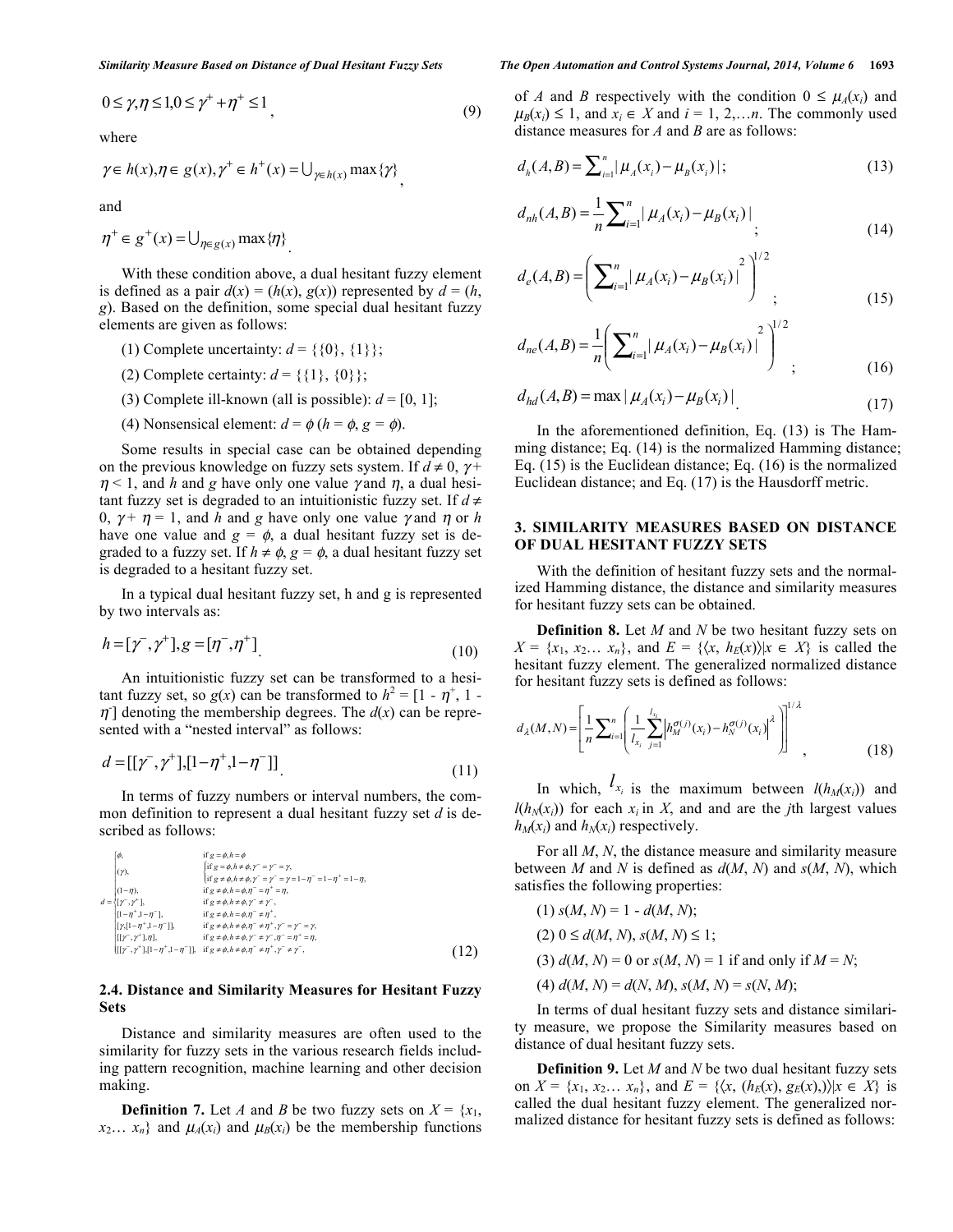$$
d\left(M,N\right) = \left[ \frac{1}{2n} \left( \sum_{i}^{n} \left( \frac{1}{l_{h_i}} \sum_{j=1}^{l_{h_i}} \left| h_M^{\sigma(j)} - h_N^{\sigma(j)} \right|^{\lambda} + \frac{1}{l_{g_i}} \sum_{k=1}^{l_{g_i}} \left| g_M^{\sigma(k)} - g_N^{\sigma(k)} \right|^{\lambda} \right) \right] \right]^{1/\lambda},
$$
(19)

In which,  $l_{h_i}$  is the maximum between  $l(h_M(x_i))$  and

 $l(h_N(x_i))$  for each  $x_i$  in X, and  $l_{g_i}$  is the maximum between  $l(g_M(x_i))$  and  $l(g_N(x_i))$  for each  $x_i$  in *X*, and are the *j*th largest values  $h_M(x_i)$  and  $h_N(x_i)$ , and and are the *k*th largest values  $g_M(x_i)$  and  $g_N(x_i)$  respectively.

If  $\lambda = 1$ , the generalized normalized distance for hesitant fuzzy sets is reduced to the dual hesitant normalized Hamming distance:

$$
d(M,N) = \frac{1}{2n} \left( \sum_{i}^{n} \left( \frac{1}{l_{h_i}} \sum_{j=1}^{l_{h_i}} \left| h_M^{\sigma(j)} - h_N^{\sigma(j)} \right|^{\lambda} + \frac{1}{l_{g_i}} \sum_{k=1}^{l_{g_i}} \left| g_M^{\sigma(k)} - g_N^{\sigma(k)} \right|^{\lambda} \right) \right)
$$
(20)

If  $\lambda = 2$ , the generalized normalized distance for hesitant fuzzy sets is reduced to the dual hesitant normalized Eulidean distance:

$$
d\ (M,N) = \left[ \frac{1}{2n} \left( \sum_{i}^{n} \left( \frac{1}{l_{h_i}} \sum_{j=1}^{l_{h_i}} \left| h_M^{\sigma(j)} - h_N^{\sigma(j)} \right|^2 + \frac{1}{l_{g_i}} \sum_{k=1}^{l_{g_i}} \left| g_M^{\sigma(k)} - g_N^{\sigma(k)} \right|^2 \right) \right] \right]^{1/2} \tag{21}
$$

For all *M*, *N* belonging to dual hesitant fuzzy sets, the distance measure and similarity measure between *M* and *N* is defined as *d*(*M*, *N*) and *s*(*M*, *N*), which satisfies the following properties:

\n- (1) 
$$
s(M, N) = 1 - d(M, N);
$$
\n- (2)  $0 \leq d(M, N), s(M, N) \leq 1;$
\n- (3)  $d(M, N) = 0$  or  $s(M, N) = 1$  if and only if  $M = N;$
\n- (4)  $d(M, N) = d(N, M), s(M, N) = s(N, M);$
\n

# **4. COMPRESSION ASSESSMENT OF IMAGES**

Let us consider the decision-making problem discussed in [21], which is to solve the problem of the compression assessment of images. There are five assessment criteria with respect to alternative images in the evaluations of image features are given by using dual hesitant fuzzy sets. Suppose that there exists a set of alternative image  $A = \{A_1, A_2, \ldots, A_n\}$ *Am*}. Each alternative image is assessed on *n* criteria denoting by  $C = \{C_1, C_2, ..., C_n\}$ . The gained value of a criterion  $C_j$  (*j* = 1, 2, …, *n*) on an alternative image  $A_i$  (*i* = 1, 2, …, *m*) is a dual hesitant fuzzy set  $(i = 1, 2, ..., m; j = 1, 2, ..., n)$ according to image data of the evaluated criteria. A dual hesitant fuzzy set assessment matrix  $D = (e_{ij})_{m \times n}$  is obtained, and is defined as follows:

$$
D = \begin{bmatrix} A_1 & C_1 & \cdots & C_n \\ A_2 & \begin{bmatrix} [h_{11}, g_{11}] & [h_{12}, g_{12}] & \cdots & [h_{1n}, g_{1n}] \end{bmatrix} \\ B = \begin{bmatrix} A_2 \\ A_3 \\ \vdots \\ A_m \end{bmatrix} & \begin{bmatrix} [h_{21}, g_{21}] & [h_{22}, g_{22}] & \cdots & [h_{2n}, g_{2n}] \\ \vdots & \vdots & \vdots & \vdots \\ [h_{m1}, g_{m1}] & [h_{m2}, g_{m2}] & \cdots & [h_{mn}, g_{mn}] \end{bmatrix} \end{bmatrix}
$$
(22)

Before comprehensive assessment of images, an ideal point, which provides a significant theoretical support, is needed to help identify the assessment grades in the alternative image, and an ideal dual hesitant fuzzy set is defined for each criterion in the ideal alternative  $A^* = \left\{ \left[ h_1^*, g_1^* \right], \left[ h_2^*, h_2^* \right], \cdots, \left[ h_n^*, h_n^* \right] \right\}.$ 

Thus the similarity measure between an alternative image  $A_i$  and the ideal alternative  $A^*$  represented by dual hesitant fuzzy sets is given as follows:

$$
S(A^*, A_i) = 1 - \left[ \frac{1}{2n} \left( \sum_{i}^{n} \left( \frac{1}{l_{h_i}} \sum_{j=1}^{l_{h_i}} \left| h_M^{\sigma(j)} - h_N^{\sigma(j)} \right|^{\lambda} - h_N^{\sigma(j)} \right|^{\lambda} \right) \right]^{1/\lambda}
$$
(23)

The similarity measure of distance provides the global evaluation for each alternative image regarding the ideal alternative on all the criteria. From Eq. (23), the larger the value of the similarity measure of distance is, the more similar the alternative image is.

## **5. PRACTICAL EXAMPLE**

In the following practical example, a problem is involved in computer image recognition to give the assessment ranking of image features in some images. The example considers various criteria involving (1)  $C_1$ : color; (2)  $C_2$ : texture; (3)  $C_3$ : shape; (4)  $C_4$ : space; (5)  $C_5$ : structure. The example evaluates six alternative images,  $A = \{A_1, A_2, A_3, A_4, A_5, A_6\}$ , based on five criteria,  $C = \{C_1, C_2, C_3, C_4, C_5\}$ . The assessment matrix for the alternative images  $A_i \in A$  with respect to the criterion  $C_j \in C$  is given by Table 1.

In terms of some ideal situation, an ideal dual hesitant fuzzy set is defined for criteria in the ideal image as:

 $A^* = \{\{\{0.97, 0.96, 0.95\}, \{0.03, 0.02, 0.01\}\}, \{\{0.97,$ 0.96, 0.95}, {0.03, 0.02, 0.01}}, {{0.90, 0.85, 0.80}, {0.03, 0.02, 0.01}},  $\{\{0.90, 0.80\}, \{0.09, 0.05\}\}, \{\{0.90, 0.60\},\$  $\{0.09, 0.02\}\}.$ 

By applying Eq. (23), the similarities on distance are be obtained between an alternative place *Ai* and the ideal alternative *A*\* in Table **2**.:

Therefore, according to the assessment results in Table 2, the assessment ranking result for all the alternative places are given in Table **3**.

## **CONCLUSION**

In this paper, we have provided the similarity measure based on distance of dual hesitant fuzzy sets, and then a practical example was demonstrated in image feature comparison and recognition. In the demonstration, alternative images have a set of criteria represented by dual hesitant fuzzy sets. As was to be expected, the assessment ranking of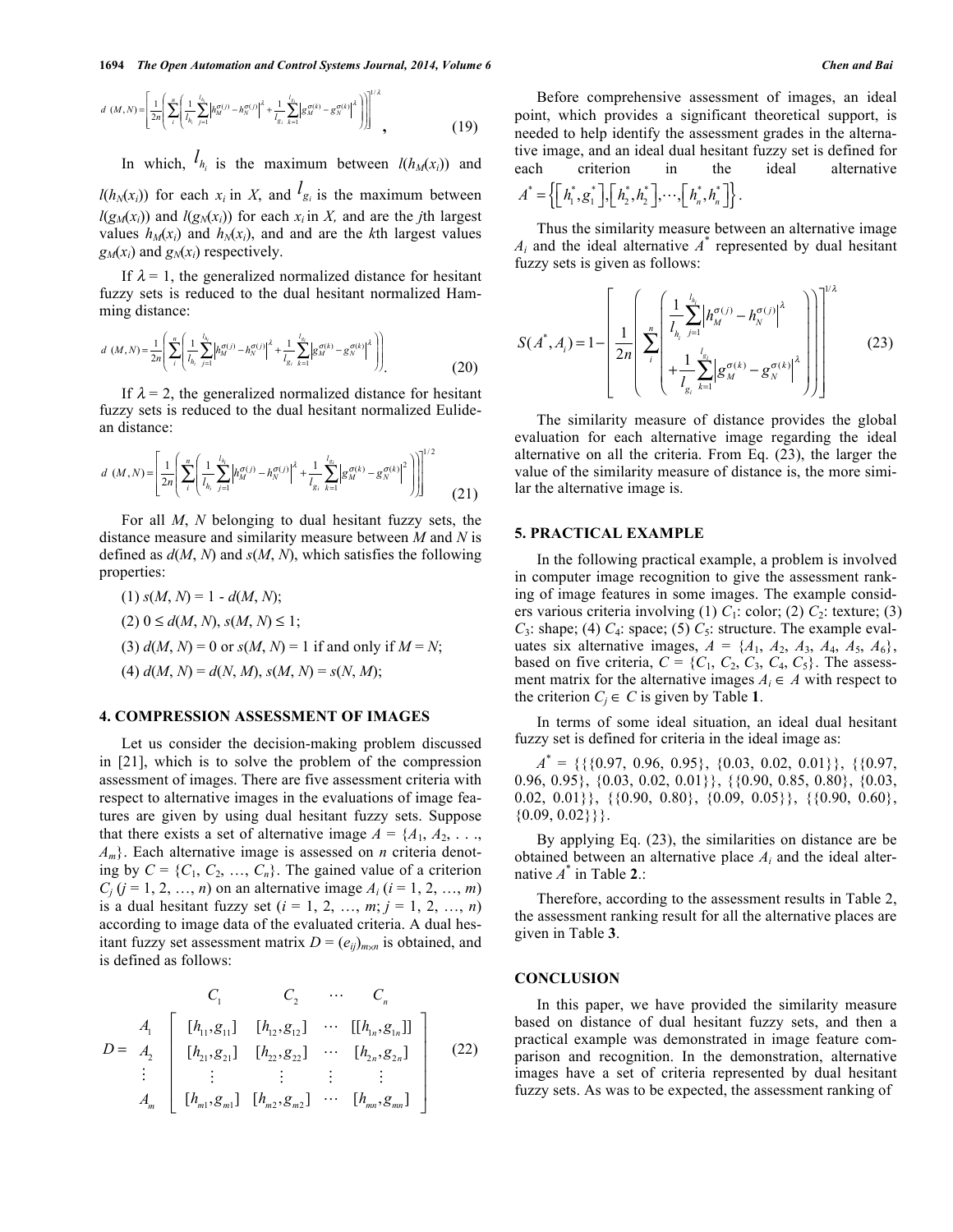| $A_i$ (Alternative Images) | $C_1$ : Color                  | $C_2$ : Texture            | $C_3$ : Shape              | $C_4$ : Space        | $C_5$ : Structure       |
|----------------------------|--------------------------------|----------------------------|----------------------------|----------------------|-------------------------|
| $A_1$                      | $\{ \{0.85, 0.83, 0.80 \}, \}$ | $\{\{0.33, 0.31, 0.30\},\$ | $\{\{0.70, 0.65, 0.60\},\$ | $\{\{0.60, 0.40\},\$ | $\{\{0.60, 0.30\},\$    |
|                            | $\{0.14, 0.12, 0.10\}$         | $\{0.64, 0.62, 0.60\}\}$   | $\{0.30, 0.25, 0.20\}\}$   | $\{0.35, 0.30\}\}$   | $\{0.30, 0.20\}\}$      |
| A <sub>2</sub>             | $\{\{0.65, 0.60, 0.55\},\$     | $\{\{0.03, 0.02, 0.01\},\$ | $\{\{0.35, 0.30, 0.25\},\$ | $\{\{0.60, 0.40\},\$ | $\{ \{0.30, 0.10 \}, \$ |
|                            | $\{0.34, 0.32, 0.30\}\}$       | $\{0.96, 0.95, 0.93\}\}$   | $\{0.64, 0.62, 0.60\}\}$   | $\{0.36, 0.32\}\}$   | $\{0.60, 0.55\}\}$      |
| $A_3$                      | $\{\{0.85, 0.80, 0.75\},\$     | $\{\{0.55, 0.52, 0.50\},\$ | $\{\{0.60, 0.57, 0.55\},\$ | $\{\{0.95, 0.85\},\$ | $\{\{0.30, 0.10\},\$    |
|                            | $\{0.15, 0.13, 0.11\}\}$       | $\{0.44, 0.43, 0.40\}\}$   | $\{0.38, 0.35, 0.32\}\}$   | $\{0.04, 0.03\}\}$   | $\{0.65, 0.60\}\}$      |
| $A_4$                      | $\{\{0.80, 0.73, 0.56\},\$     | $\{\{0.50, 0.47, 0.45\},\$ | $\{\{0.15, 0.12, 0.10\},\$ | $\{\{0.80, 0.60\},\$ | $\{\{0.30, 0.10\},\$    |
|                            | $\{0.17, 0.14, 0.12\}\}$       | $\{0.45, 0.43, 0.40\}\}$   | $\{0.82, 0.77, 0.72\}\}$   | $\{0.19, 0.14\}\}$   | $\{0.63, 0.52\}\}$      |
| $A_5$                      | $\{ \{0.90, 0.89, 0.88 \}, \}$ | $\{\{0.84, 0.74, 0.66\},\$ | $\{\{0.80, 0.75, 0.70\},\$ | $\{\{0.60, 0.40\},\$ | $\{ \{0.30, 0.10 \}, \$ |
|                            | $\{0.08, 0.06, 0.05\}\}$       | $\{0.13, 0.12, 0.09\}\}$   | $\{0.18, 0.15, 0.11\}$     | $\{0.38, 0.31\}\}$   | $\{0.62, 0.57\}\}$      |
| $A_6$                      | $\{ \{0.85, 0.82, 0.80 \}, \}$ | $\{\{0.95, 0.78, 0.66\},\$ | $\{\{0.70, 0.69, 0.68\},\$ | $\{\{0.60, 0.40\},\$ | $\{\{0.30, 0.10\},\$    |
|                            | $\{0.14, 0.11, 0.07\}\}$       | $\{0.03, 0.02, 0.01\}\}$   | $\{0.28, 0.25, 0.24\}\}$   | $\{0.35, 0.33\}\}$   | $\{0.65, 0.53\}\}$      |

#### **Table 1. Assessment Matrix** *D.*

# **Table 2. Assessment Results.**

| λ              | $S(A^*, A_1)$ | $S(A^*, A_2)$ | $S(A^*, A_3)$ | $S(A^*, A_4)$ | $S(A^*, A_5)$ | $S(A^*, A_6)$ |
|----------------|---------------|---------------|---------------|---------------|---------------|---------------|
| $\lambda = 1$  | 0.6990        | 0.4633        | 0.7078        | 0.5928        | 0.7638        | 0.7512        |
| $\lambda = 2$  | 0.6509        | 0.4170        | 0.6518        | 0.5312        | 0.7018        | 0.6937        |
| $\lambda = 6$  | 0.5191        | 0.2748        | 0.5539        | 0.4145        | 0.5747        | 0.5754        |
| $\lambda = 10$ | 0.4656        | 0.2041        | 0.5125        | 0.3632        | 0.5261        | 0.5264        |

# **Table 3. Assessment Ranking Results.**

| λ              | Ranking                             |
|----------------|-------------------------------------|
| $\lambda = 1$  | $A_5 > A_6 > A_3 > A_1 > A_4 > A_2$ |
| $\lambda = 2$  | $A_5 > A_6 > A_3 > A_1 > A_4 > A_2$ |
| $\lambda = 6$  | $A_6 > A_5 > A_3 > A_1 > A_4 > A_2$ |
| $\lambda = 10$ | $A_6 > A_5 > A_3 > A_1 > A_4 > A_2$ |

all the alternative images can be given on the basis of the proposed method and is proved to be effective and practical in the process of the assessment process. In addition, the proposed technology can give a more useful way to provide appropriate assessment reference for decision-makers or experts. The proposed assessment method not only provides a new reasonable improvement to the existing assessment methods, but also simply develops an increasingly wide utilization of dual hesitant fuzzy sets in a new applied field.

In the future, we shall continue to improve the proposed method to solve more complex assessment problems, and extend to other application domains.

# **CONFLICT OF INTEREST**

The authors confirm that this article content has no conflicts of interest.

# **ACKNOWLEDGEMENTS**

This paper belongs to the project of the "Special training program for the construction of teachers of Beijing higher education—2014 training project for senior visiting scholars of young and middle-aged excellent teachers" No. 067145301400.